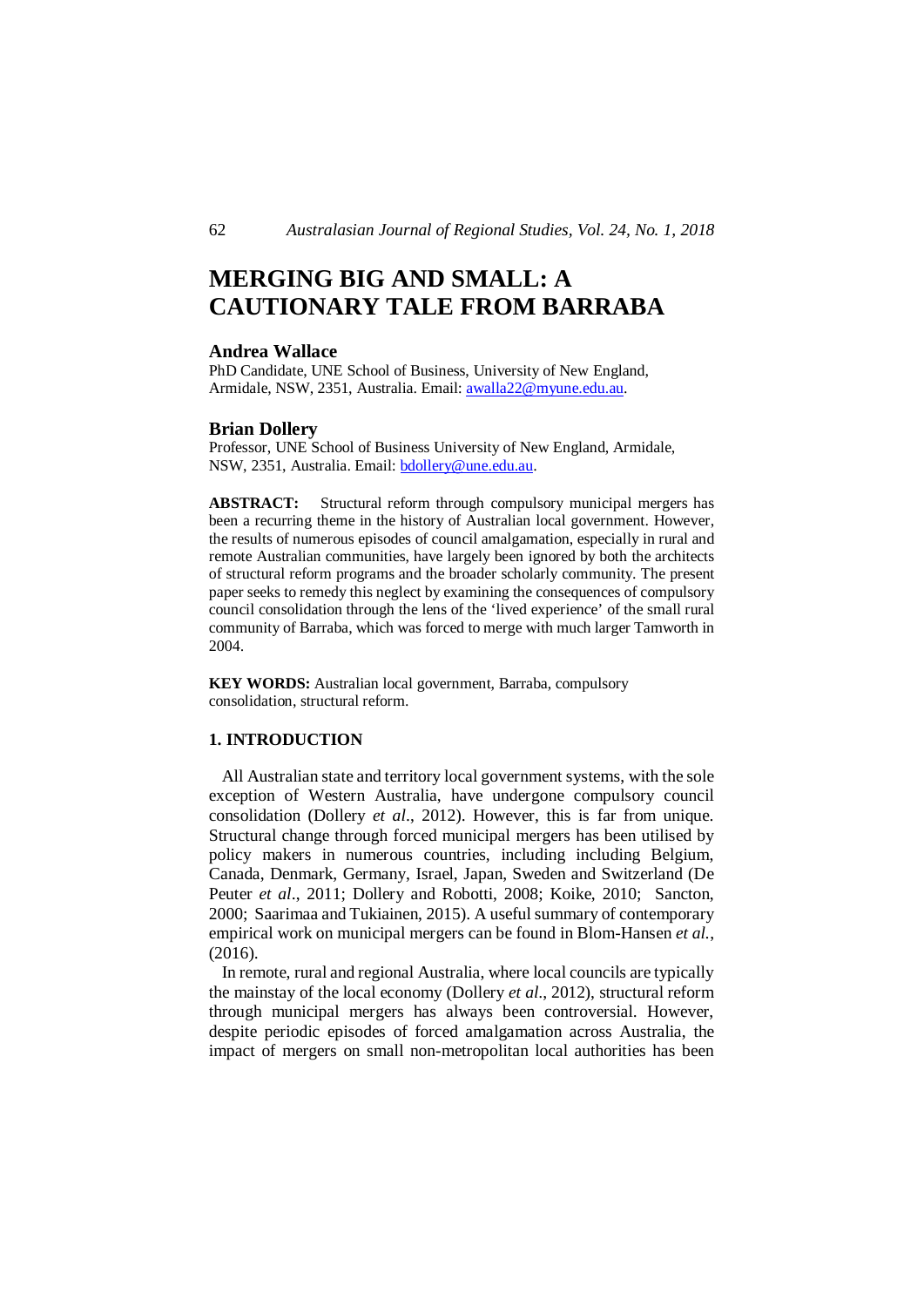largely neglected, both by public policymakers and the academic community. In particular, the 'lived experience' of numerous small, rural communities, including Barraba in northern New South Wales (NSW), which have undergone compulsory council consolidation, has been disregarded. Whereas some scholars, like Alexander (2013), have focused on some of the broader problems faced by local communities, in-depth evaluation of resident's views in affected local communities has largely been absent (Dollery, Goode and Grant, 2010; Drew *et al.*, 2014; Lago-Penas and Martinez-Vazques, 2013).

 A significant body of empirical literature has investigated the outcomes of compulsory council consolidation, both in Australia and elsewhere (see, for example, Special Edition of *Local Government Studies* (2010), 36(2); Special Editions of *Public Finance and Management*, (2013), 12(2), 13(3)). An important recent innovation in this literature has been a small but expanding body of empirical research on the effects of municipal mergers on a system-wide basis. For instance, in the Australian context Bell *et al*. (2016) compared the performance of consolidated and nonconsolidated 'general-purpose' NSW councils amalgamated in 2004. Similarly, Drew *et al.* (2016) examined the impact of the 2008 mergers on scale economies across Queensland local government.

 While system-wide analysis can identify statistical differences between merged and unmerged municipalities, it cannot illuminate the 'lived experience' of small local communities which have had forced amalgamation thrust upon them. Although some work has been undertaken along these lines, including Tiley (2011) in Australia, much remains to be done. In particular, to date no scholarly attempt has been made to ascertain and assess the views of local residents in small rural communities whose local council has been compulsorily consolidated without consultation. Given the growing body of empirical evidence that—in the Australian context at least—forced amalgamation has not improved the performance of merged entities (Bell *et al.*, 2016), it is important to determine the views of ordinary people directly in order to assess whether they believe the imposed structural change has improved their local circumstances. In order to address this gap in the literature, the present paper examines the social and economic effects of the 2004 compulsory consolidation of the small, rural Barraba Shire Council into the much larger newly-established Tamworth Regional Council in NSW.

 In 2003/04 the NSW Government's forced municipal merger process decreased the number of local authorities from 172 to 152. It represented a policy reversal by the (then) Carr Government which had assured the public during its election campaign that there would be no forced mergers,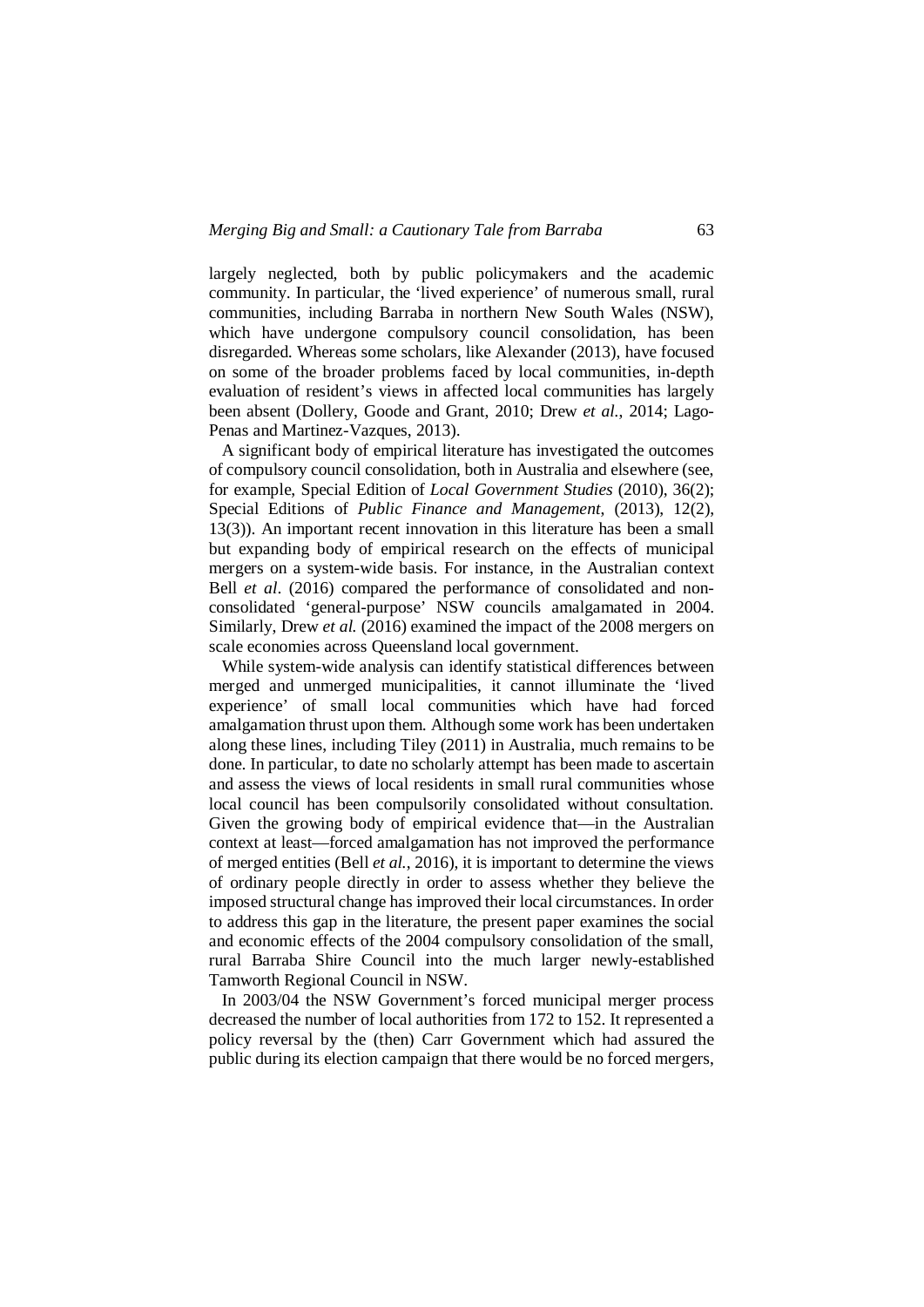but nonetheless announced its program immediately after its March 2003 election victory. Minister for Local Government Tony Kelly instigated a review of local government boundaries which ultimately resulted in the forced amalgamation of mainly non-metropolitan councils, including the Peel Valley area of northern NSW which surrounds the regional city of Tamworth. In this paper we consider the impact of this merger on the residents of the small shire of Barraba which was compulsorily incorporated into the much larger Tamworth Regional Council.

 The remainder of the paper is divided into six main parts. Section 2 provides a brief summary of the international and Australian empirical literature regarding municipal mergers. Section 3 briefly examines the origins of the Barraba Shire Council and the subsequent process of merging into the new Tamworth Regional Council. Section 4 presents empirical evidence of the economic and social impact of the merger on the Barraba community. Section 5 employs various socio-economic descriptive statistics to compare Barraba pre- and post-merger. Section 5 presents findings of a questionnaire survey of the residents of Barraba undertaken specifically to solicit their views. Section 6 concludes the paper with some brief remarks on its broader implications.

#### **2. EMPIRICAL ANALYSIS OF MUNICIPAL MERGERS**

 A detailed survey of the empirical literature on Australian municipal mergers has been conducted by Dollery *et al*. (2012). They identified two main empirical approaches which have been employed. Firstly, econometric modelling has been used to examine the impact of local government performance post-amalgamation using state-wide datasets to compare merged with unmerged councils. Bell *et al*. (2016), Drew and Dollery (2014, 2014a, 2014b), Drew *et al*. (2012, 2014, 2015, 2016) and Marques *et al*. (2014) fall under this line of inquiry.

 Secondly, descriptive case studies have been published, including work by Australian scholars, which has not generally used quantitative or survey techniques. For example, the Australian Centre for Excellence in Local Government's (ACELG) (2011) *Consolidation in Local Government*, evaluated a large number of amalgamated councils in all Australian local government systems. However, samples were not stratified by council type. More rigorous methodology has been subsequently employed by a variety of scholars, including De Souza *et al*. (2015), Drew and Dollery (2015) and Tiley (2015).

 The present paper follows this line of inquiry. In essence, this paper seeks to augment the existing case studies of Australian amalgamation by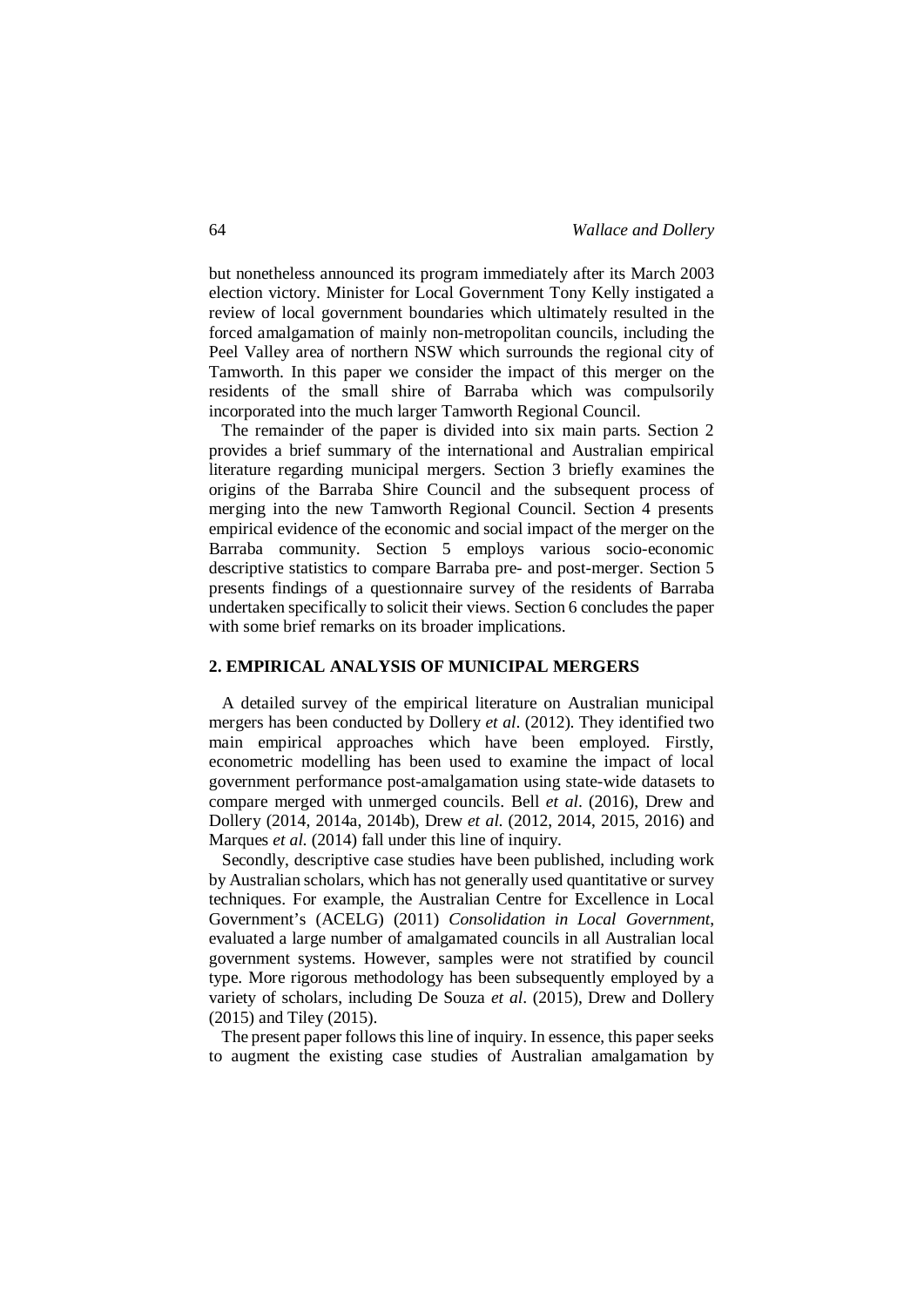considering the 'lived experience' of a local community in a small rural centre which has undergone forced amalgamation with a much larger urban centre.

# **3. BARRABA SHIRE COUNCIL AMALGAMATION**

# *Genesis of Barraba Shire Council*

 Alan Cunningham settled Barraba in 1827 and by the mid-1840s the first shop was established. The provenance of Barraba is woven into the history of mining in NSW (Belshaw, 1950: 29, 30).This is because asbestos, copper and a variety of other mineral deposits abound in the area. Barraba flourished during the 1850s due to the gold rushes and auxiliary services, such as schools and banks, serviced the burgeoning population. By 1892 copper deposits were discovered and mined until 1966. Barraba was established as a municipality in 1906 and later a shire in 1953 (Smith, 1988).

 Asbestos mining had been a major industry in Barraba, employing a large number of people. Substantial deposits of white asbestos, known as Chrysotile, were located at Woodsreef, around 15 kilometres from the town centre. Employing around 200 people directly in the mine, and a further 2 000 people in auxiliary services in the town (Smith, 1988: 48), Woodsreef Mine allowed Barraba to flourish. However, by 1983 the Chrysotile Corporation was facing financial difficulties due to the declining popularity of asbestos in manufacturing and building. The mine closed in 1983.

 By 2004, two decades after the closure of Woodsreef, ex-Mayor of Barraba Shirley Close called upon the NSW Government to fund the mine remediation process to ensure that the newly-formed Tamworth Regional Council would not have to fund it. In 2008, the Tamworth Regional Council persuaded the NSW Government to initiate several remediation processes. In 2015 the mill house was demolished and the site securely fenced.

# *2004 Amalgamation Program and Barraba Merger*

 After the announcement of the NSW Government's forced amalgamation program, Minister for Local Government Kelly initiated a review of local government boundaries in NSW. In July 2004, Minister Kelly declared that NSW local authorities must submit proposals by the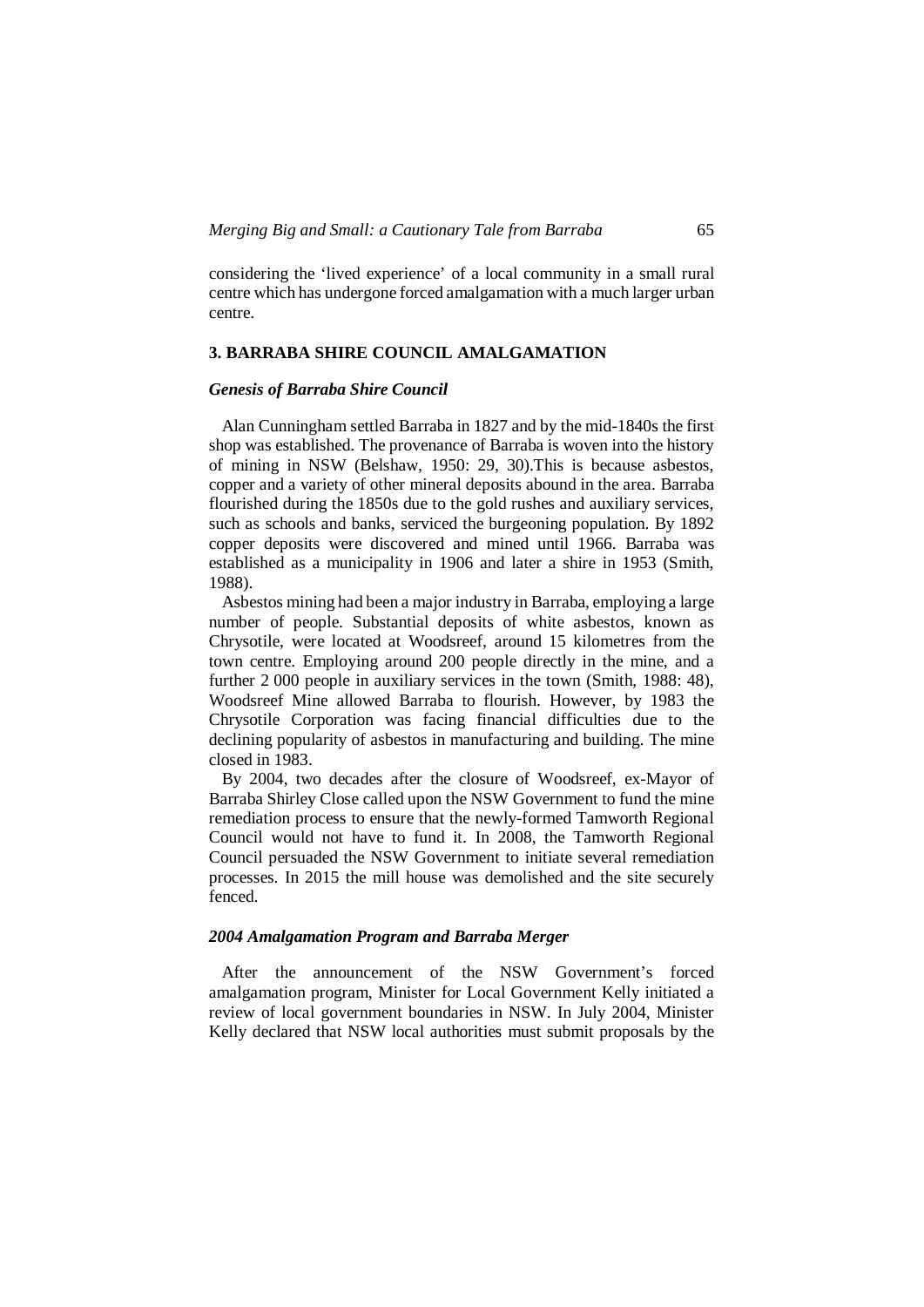$31<sup>st</sup>$  August 2003, outlining reform options suitable for their respective communities (Bell *et al*, 2016).

 Economic considerations were the chief justification advanced by the NSW Government for local government consolidation. Minister Kelly (Department of Local Government, 2003: 1, 2) informed councils *inter alia*  that "expenditure on asset maintenance is not keeping pace with the rate of deterioration" and the "gap between the estimated cost of essential maintenance of infrastructure and the current expenditure is \$205 million". Minister Kelly subsequently noted that numerous councils spent far more than they received in income.

 As part of the review of NSW local government boundaries, Minister Kelly initiated a state-wide 'regional review' process in October 2003, to examine options for structural reform through municipal mergers. Independent Facilitators were appointed to consult widely with the requisite affected communities. After consultation, Facilitators offered options for local government reform for consideration by the Boundaries Commission (Department of Local Government Annual report 2003-2004: 74). Chris Vardon was appointed Facilitator for the Tamworth Region.

 *Proposal for the Creation of the Peel Regional Council*—submitted by Chris Vardon in December 2003—recommended a single local authority for the entire Peel Valley Region, encompassing the Tamworth City Council, Manilla Shire Council, part of the Parry Shire Council, part of the Nundle Shire Council and the southern part of the Barraba Shire Council. The northern portion of Barraba would be merged into the Gywdir Regional Council.

 Community concerns over representation—expressed in community consultation—indicated some members of the community felt they were being coerced into amalgamation and that the well-being of their community would be compromised (Vardon, 2003: 3). Despite the 'open and transparent' community consultations, Vardon's report was unequivocal: amalgamation of all Peel Valley councils into a single local government area was recommended. The rationale for the merger was to increase revenue by incorporating a larger rate and capital base whilst reducing the cost of council operations (Vardon, 2003: 19). Concerns regarding representation were dismissed on the basis that the ratio of elected representatives to population were not dissimilar to other councils (Vardon, 2003: 25, 31-32). Vardon (2003: 32) also claimed that community resistance was informed by "prejudice and parochial concerns rather than the vision of what a reformed local government system can deliver". The outcome was draconian. The Barraba Shire Council was dissolved on the  $17<sup>th</sup>$  March 2004 and the Tamworth Regional Council was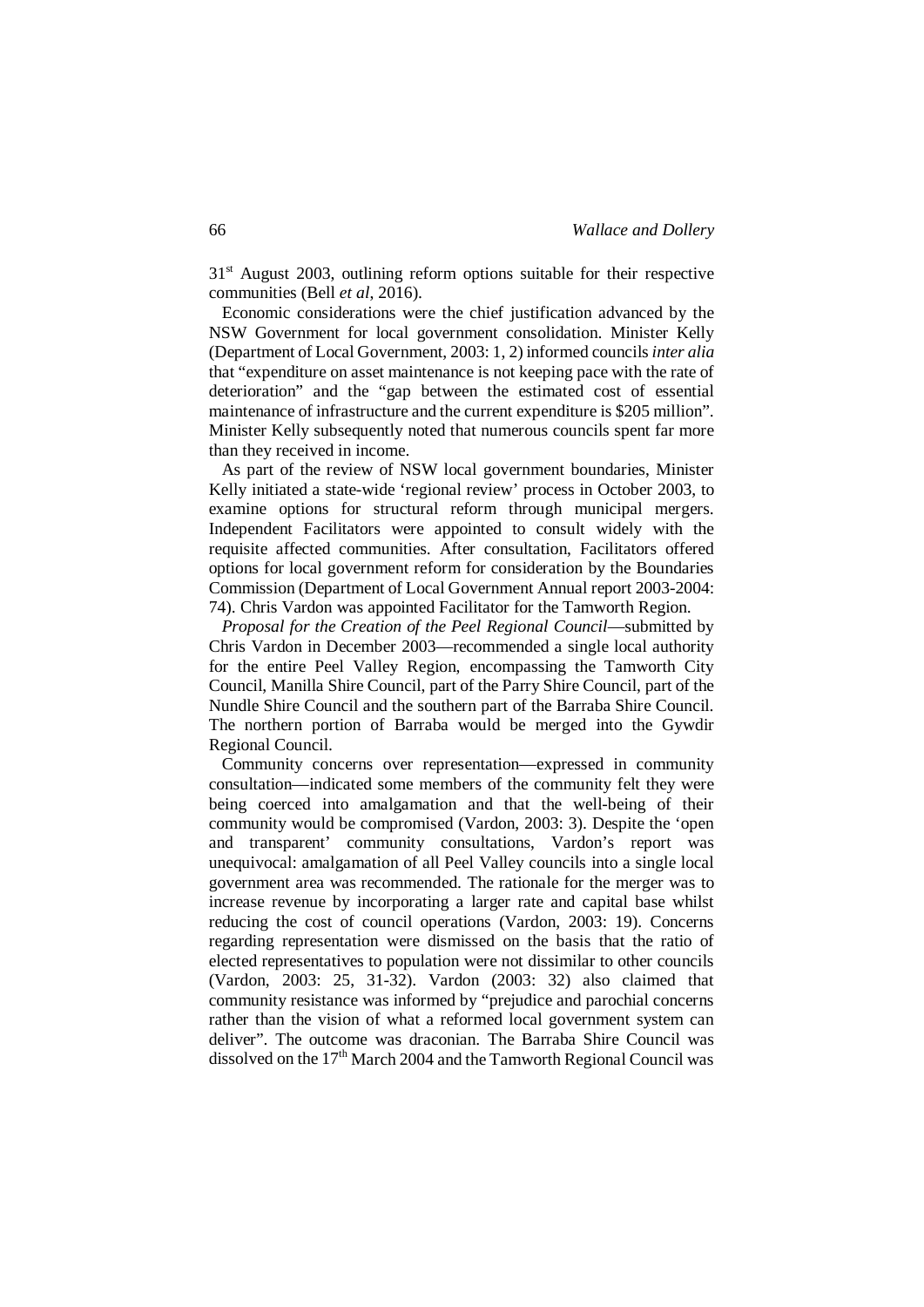proclaimed on the same day (Department of Local Government Annual Report, 2003-2004: 75).

# *Post-Merger Developments*

 Former Mayor of Tamworth J.M Treloar was appointed as Administrator of the new council on the  $17<sup>th</sup>$  March 2004 and Wayne Collins was employed as Acting General Manager by the Department of Local Government (Tamworth Regional Council Inaugural Report 2004-2005: 5). The new local government area covered an area of 9 578 square kilometres, with 1 338 kilometres of sealed and 1 965 kilometres of unsealed roads. The seat of local government situated in Tamworth. Glenn Inglis was appointed General Manager in 2004.

Elections for representation on the new council were held on the  $25<sup>th</sup>$ September 2004. Eight of the nine councillors elected had previously represented their former council areas (Tamworth Regional Council Inaugural Report 2004-2005: 5). Shirley Close, the Mayor of Barraba prior to amalgamation, was elected as a councillor on the newly formed Tamworth Regional Council.

# **4. SUBSEQUENT DEVELOPMENTS AFFECTING BARRABA**

 Several salient characteristics about Barraba may be inferred from Table 1. Barraba has a small population which has contracted since 2001 and the median age of Barraba residents has increased. Unemployment in Barraba is high and much larger than the Australian average; in 2001 Barraba's unemployment rate of 15.3 per cent was almost double that of the Australian average of 7.4 per cent (ABS, 2001a; 2001b) and still remained high in 2011 with the Australian average unemployment rate of 5.6 per cent (ABS, 2011b).

 Barraba's weekly median household income is comparatively low. In 2011, Barraba had joined the 23.7 per cent of Australian households which had a weekly median income of less than \$600 per week (ABS, 2011a).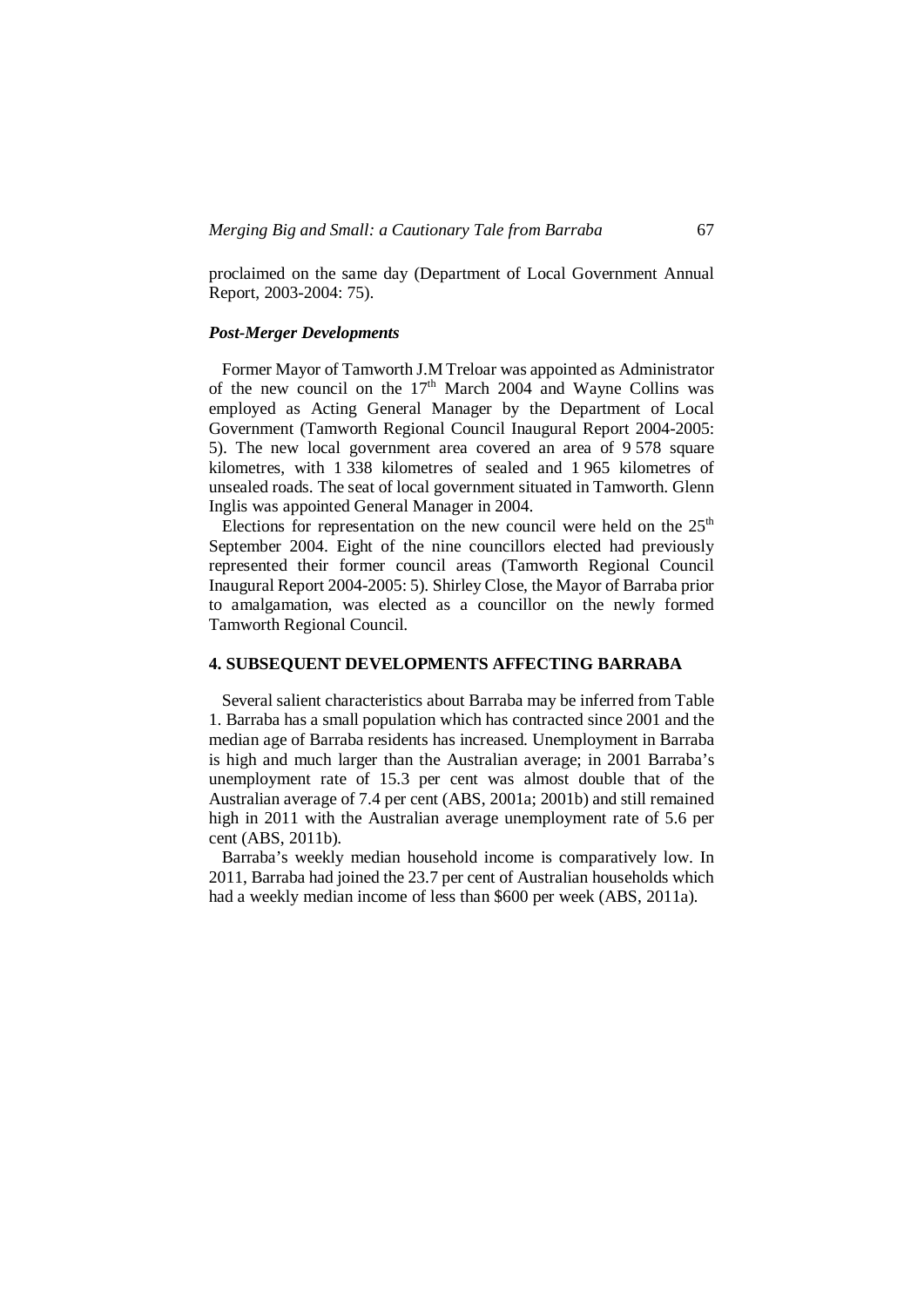**Table 1.** Socio-Economic Differences, Barraba Urban Centre and Locale, 2001 to 2011.

| Socio-Economic Indicator           | 2001      | 2006    | 2011    |
|------------------------------------|-----------|---------|---------|
| Population                         | 1 208     | 1 1 6 1 | 1 1 5 0 |
| Median Age                         | 47        | 54      | 55      |
| Percentage of Unemployed           | 15.3%     | 12.9%   | 7.8%    |
| Weekly Median Household Income     | \$400-499 | \$498   | \$563   |
| Percentage of homes owned outright | 55.4%     | 54.2%   | 51.4%   |
| Percentage of single person        | 33.5%     | 34.4%   | 41.6%   |
| households                         |           |         |         |

Source: ABS Census (2001b; 2006a; 2011b).

 The differences between Barraba and Tamworth are shown in Table 2. Firstly, Tamworth has a much larger population than Barraba: in 2001 it was 27 times higher and by 2011 it was nearly 32 times greater. Tamworth's median age is much lower, with residents roughly 11 to 12 years younger than Barraba residents. The average weekly median household income in Tamworth is around two-thirds higher than Barraba (ABS, 2011b; 2011c).

**Table 2.** Socio-Economic Comparison, Barraba and Tamworth Urban Centre and Locale, 2001/2011.

| Socio-                                       | $2001 -$       | $2001 -$        | 2006-          | 2006-           | $2011 -$       | $2011 -$        |
|----------------------------------------------|----------------|-----------------|----------------|-----------------|----------------|-----------------|
| <b>Economic</b>                              | <b>Barraba</b> | <b>Tamworth</b> | <b>Barraba</b> | <b>Tamworth</b> | <b>Barraba</b> | <b>Tamworth</b> |
| <b>Indicator</b>                             |                |                 |                |                 |                |                 |
| Population                                   | 1 208          | 32 543          | 1 1 6 1        | 33 475          | 1 1 5 0        | 36 131          |
| Median Age                                   | 47             | 35              | 54             | 36              | 55             | 37              |
| Percentage of<br>Unemployed                  | 15.3%          | 9.3%            | 12.9%          | 7.8%            | 7.8%           | 6.4%            |
| Weekly<br>Median<br>Household<br>Income      | \$400-499      | \$815           | \$498          | \$809           | \$563          | \$962           |
| Percentage of<br>homes owned<br>outright     | 55.4%          | 38.5%           | 54.2%          | 32.9%           | 51.4%          | 30.7%           |
| Percentage of<br>single person<br>households | 33.5%          | 26.7%           | 34.4%          | 27.5%           | 41.6%          | 28.9%           |

Source: ABS Census (2001b; 2001c; 2006a; 2006b; 2011b; 2011c).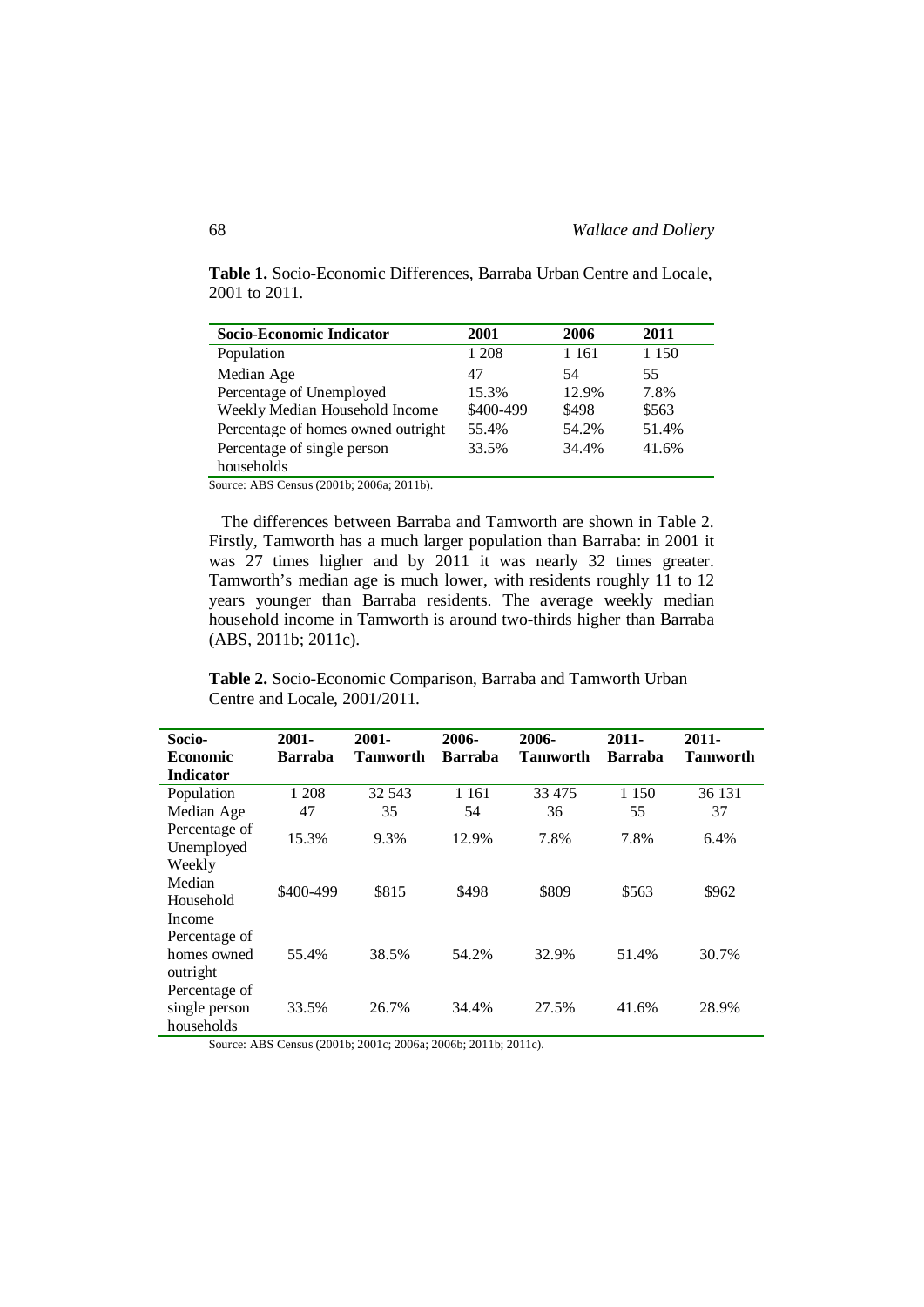The differences between the two communities give rise to difficult questions of how to equitably deliver services and functions acceptable to each community that are also economically efficient (Dollery and Crase, 2004; Dollery *et al*., 2006; Aulich *et al*., 2014). Indeed, as we shall see, the resultant outcome has not met widespread approval in Barraba.

 Table 3 shows a decline in employment by Council since the merger. Over the ten-year period shown, nearly 15 less people have been employed by the Tamworth Regional Council in Barraba due to economic rationalisation.

**Table 3**. Council Equivalent Fulltime (EFT), Barraba Pre and Post-Merger.

| Year    | Barraba EFT Council Staff |  |
|---------|---------------------------|--|
| 2004    | 36.05                     |  |
| 2010    | 30.5                      |  |
| 2014/15 | 21.96                     |  |

Source: Tamworth Regional Council *Return of Regular Staff Numbers* for the period ended 30 June 2010; Karen Litchfield, Manager of Governance, Tamworth Regional Council.

#### **5. LOCAL PERSPECTIVES ON BARRABA MERGER**

# *Methodology*

 To collect data regarding the consequences of the 2004 structural reform program upon the Barraba community, a 13 question survey instrument was developed. Questions for the survey were developed in light of the literature which had highlighted aspects of amalgamation which required further investigation of the 'lived experience' of a small rural community who has undergone structural reform through the forced amalgamation (Ethics approval regarding the administration of the questionnaire was granted by the Ethics Committee of the University of New England.). The questionnaire included questions on the impact of amalgamation on council services and functions; the effects of municipal merger on employment, business and economic opportunities in the community; the need for the amalgamation; and a variety of questions to elicit attitudes and opinions about local government boundaries in the region. Several of the questions within the survey were measured on a 10-point Likert scale, with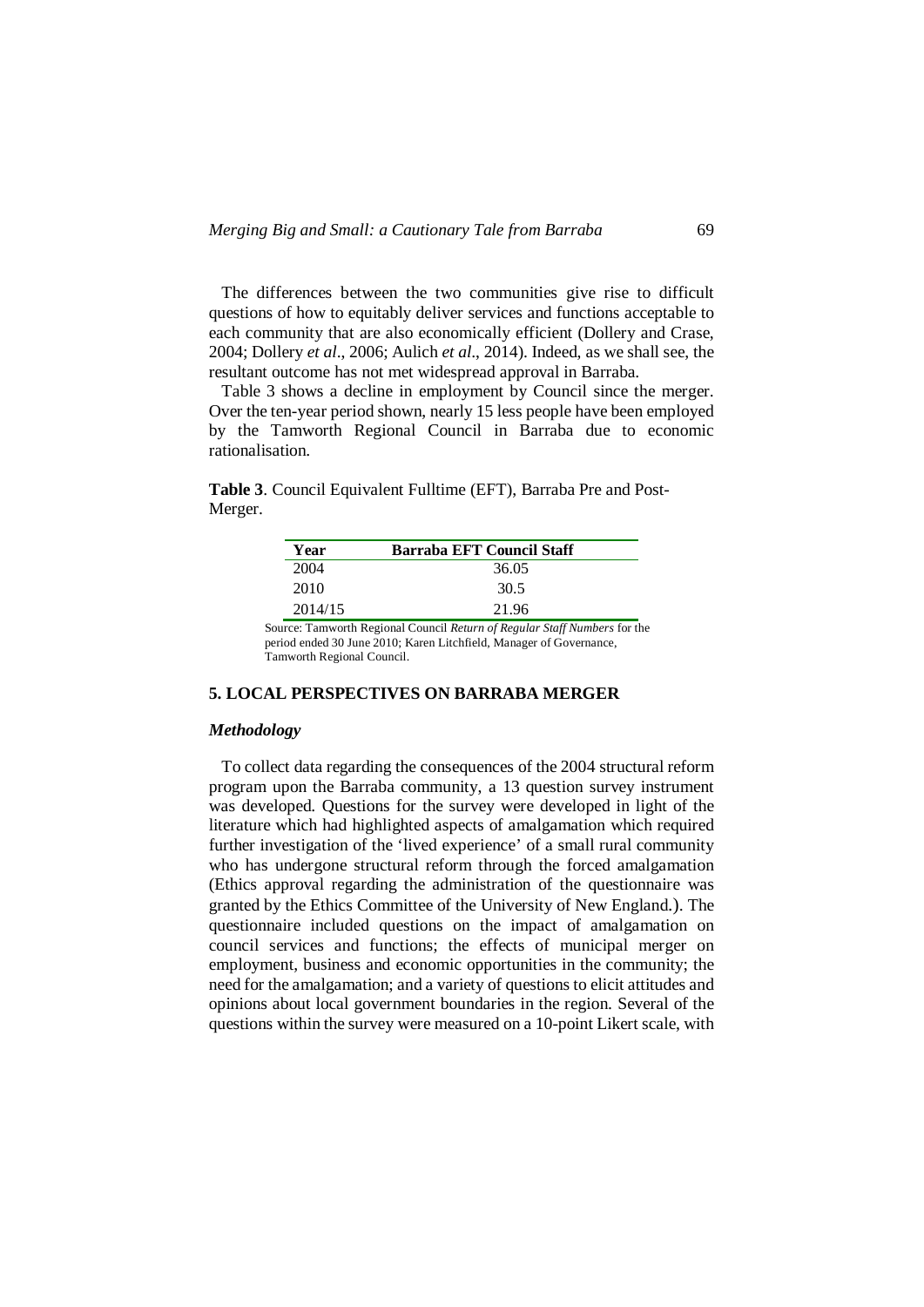1=No, 5=Acceptable or Unchanged, 10=Yes. Other questions were answered with a dichotomous Yes/No value.

 The face-to-face survey was conducted in Barraba in February 2017. Several community groups had been contacted before the survey. One group confirmed it would participate in the survey. Over 30 people were approached in the main street of Barraba. Participation was limited to Barraba residents aged 18 years or over. Overall, 23 questionnaires were completed. Men and women were evenly represented in the number of respondents. Due to the challenges posed in securing local participation, a convenience sample was used, whereby opinion presented may differ from that held by the broader community. The convenience sample used provides insights into local opinion regarding the effects of compulsory council consolidation and also provides a *prima facie* case for a more comprehensive survey to be conducted in the Barraba area.

# *Results*

 As shown in Table 4, these questions were measured by respondents indicating their opinion via a 10-point Likert scale. Several noteworthy aspects exist. Council services and functions had not improved in the wake of the 2004 municipal merger according to survey participants. In addition, respondents were emphatic that Tamworth had benefited far more than Barraba from the 2004 council consolidation. This highlights problems of division within a community after amalgamation and the impression that another community has benefited far more (Alexander, 2013; Dollery *et al*., 2010). The competition for council resources between communities, where one may be economically dominant, could possibly exacerbate this (Dollery, Goode, and Grant, 2010). With a mean score of 2.08 for Question 3, Barraba respondents did not believe that its best interests were well represented by councillors.

 The overall impact on Barraba's economy has been severe. As shown in Table 4, respondents have seen economic growth decline greatly since the 2004 merger. For rural towns, the local council is the mainstay of the overall local economy (Dollery *et al*., 2012). This is because it is often the largest employer and the dominant regulatory influence in the community.

 Analogous to the decline in economic performance in Barraba, respondents understood that employment opportunities in the town were worse post-merger. State and Commonwealth services, such as government agencies and health care provision, had fared slightly better, yet were considered to be of an unacceptable level by survey participants. Business activity in Barraba had also greatly declined in the aftermath of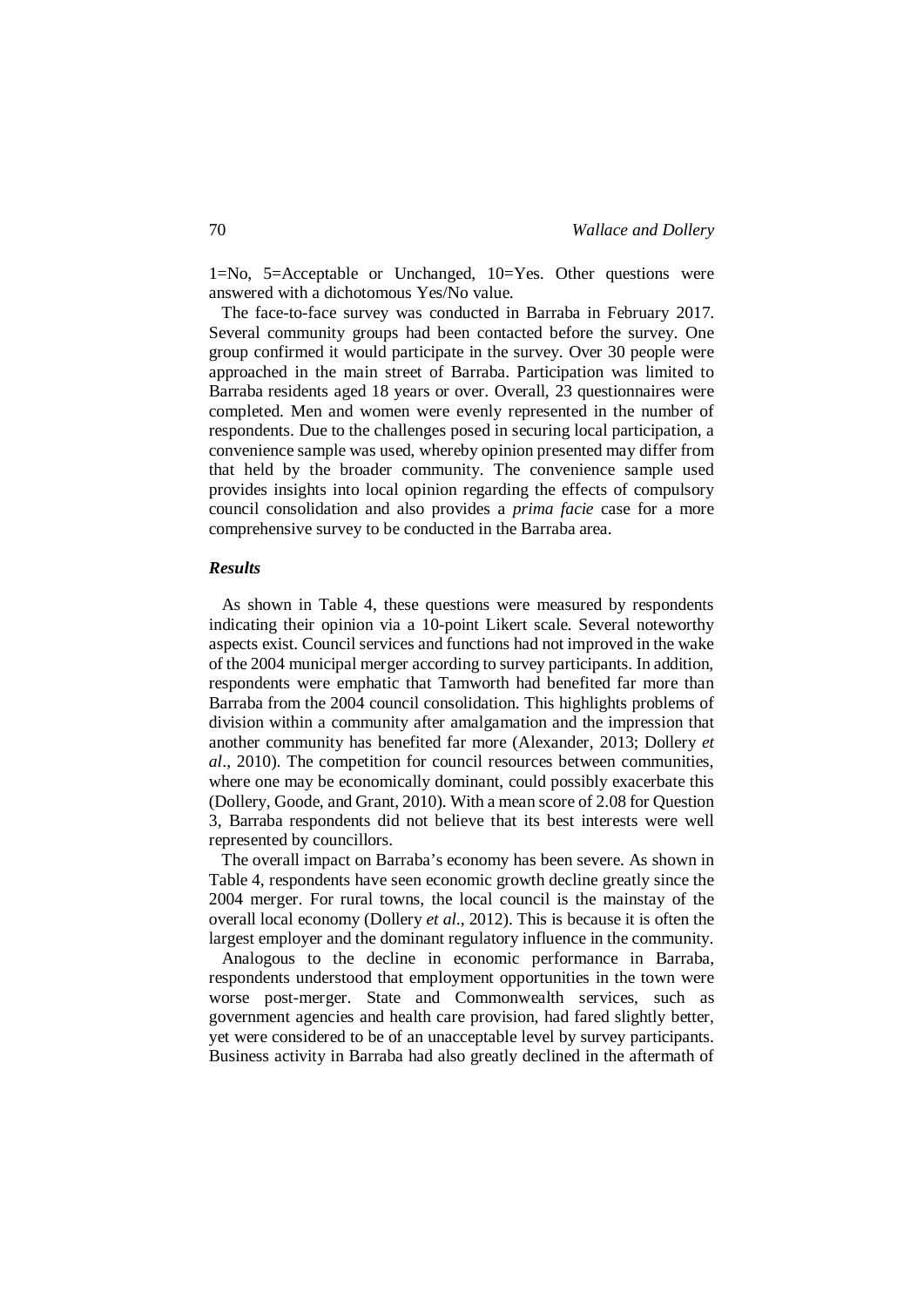the 2004 merger. As shown in Table 4, respondents felt that the reduction in business, as evidenced by shop and bank closures, was substantial.

| Question                                                                                                                                                                               | <b>Mean</b> | Std.<br>Dev. | Min.           | Max. | $\mathbf n$ |
|----------------------------------------------------------------------------------------------------------------------------------------------------------------------------------------|-------------|--------------|----------------|------|-------------|
| 1. Do you feel that Barraba's merger into<br>the Tamworth Regional Council has<br>improved council services and functions in<br>the Barraba area?                                      | 2.4         | 16.5         | $\overline{1}$ | 7    | 23          |
| 2. Do you feel that local government<br>amalgamations have benefited Tamworth<br>more than Barraba?                                                                                    | 8.8         | 17.5         | $\mathfrak{D}$ | 10   | 23          |
| 3. Do you feel that Barraba's best interests<br>are well represented by Councillors on the<br>Tamworth Regional Council?                                                               | 2.08        | 16.5         | 1              | 5    | 23          |
| 4. In your opinion, what has been the<br>impact on Barraba's economy since the<br>2004 merger with Tamworth?                                                                           | 2.7         | 16.5         | $\mathbf{1}$   | 6    | 22          |
| 5. In your opinion, what has been the<br>impact on Barraba's employment<br>opportunities since the 2004 amalgamation<br>with Tamworth?                                                 | 2.5         | 16.5         | $\overline{1}$ | 5    | 23          |
| 6. Do you feel that the 2004 amalgamation<br>has had an impact upon State and<br>Commonwealth Services in Barraba? E.g.<br>schools, health care provision, government<br>agencies etc. | 3.2         | 16.5         | $\overline{1}$ | 10   | 21          |
| 7. What do you feel has been the impact of<br>the 2004 merger on business in Barraba?<br>E.g. shops, bank closures etc.                                                                | 2.7         | 16.5         | 1              | 10   | 23          |

Source: the Authors.

 Questions in Table 5 were of a dichotomous Yes/No nature. An overwhelming majority of survey participants believed that the council amalgamations were unnecessary. As shown in Question 9, survey participants felt that the 2004 municipal mergers had not positively benefited Barraba.

 Respondents felt that the dynamics of the local economy had negative social effects on Barraba, with the well-being of the community and quality of life falling. Furthermore, equity through employment opportunities and participation in political and economic decision-making had been reduced.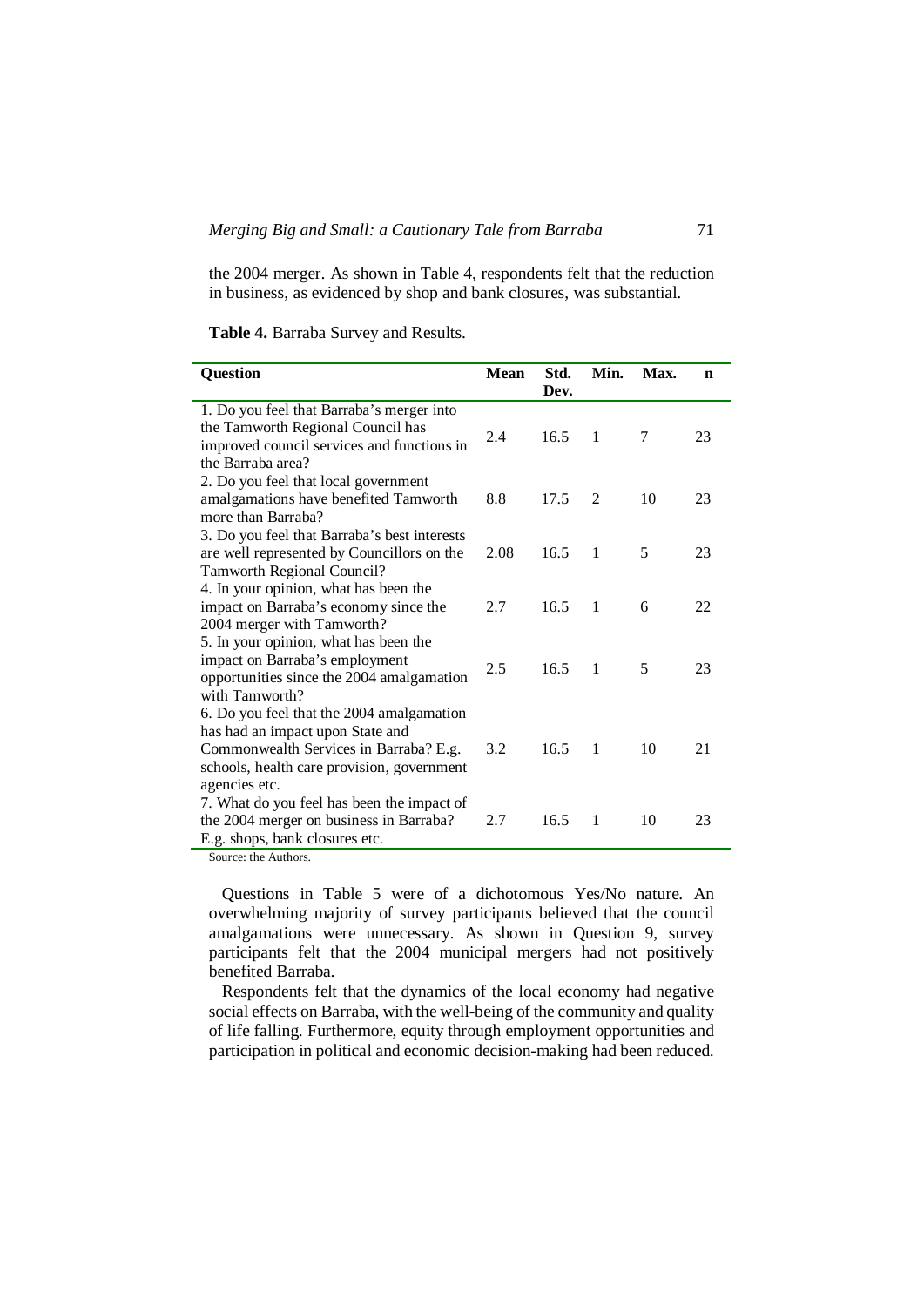Respondents noted a loss of 'sense of community', which may be associated with the contracting population, either through migration for employment opportunities or a better quality of life.

 It would appear from survey responses, summarised in Table 5 on the economic and social impacts of the merger, that economic growth in Barraba has not been supported at a local level. Moreover, the Tamworth Regional Council was not perceived as a positive contributor to the local community. Respondents felt that the retention and expansion of local businesses was essential to successful local economic development, as well as ensuring the future prosperity of the Barraba community.

**Table 5.** Barraba Survey Results.

| <b>Question</b>                                                                                                                                           | Yes   | N <sub>0</sub> | n  |
|-----------------------------------------------------------------------------------------------------------------------------------------------------------|-------|----------------|----|
| 8. In your opinion, were the council<br>amalgamations of 2004 necessary?                                                                                  | 21.7% | 78.2%          | 23 |
| 9. Has the council amalgamation of Barraba into<br>the Tamworth Regional Council had a positive<br>effect upon Barraba?                                   | 8.6%  | 91.3%          | 23 |
| 10. Should Barraba's local government<br>boundaries be changed back to the 2004 pre-<br>amalgamation local government boundaries?                         | 78.2% | 21.7%          | 23 |
| 11. Do you support Barraba's de-amalgamation<br>from the Tamworth Regional Council?                                                                       | 73.9% | 26%            | 23 |
| 12. In your opinion, has the amalgamation of<br>Barraba with Tamworth had a positive effect on<br>property prices?                                        | 18.1% | 81.8%          | 23 |
| 13. Do you feel that the sense of 'community' in<br>Barraba has changed since the 2004<br>amalgamation?<br>$\mathbf{a}$ and $\mathbf{a}$ and $\mathbf{a}$ | 52.1% | 47.8%          | 23 |

Source: the Authors.

# **6. CONCLUDING REMARKS**

 In the light of both the socio-economic data, as well as our survey results, it is clear that the economic and social impact of the 2004 amalgamation program has been negative for Barraba. The closure of the Barraba Shire Council, with the subsequent loss of local employment opportunities and reduced expenditure in local businesses, has created economic stagnation. In addition, the social impact of forced amalgamation has created a community which is comparatively disadvantaged compared to the Tamworth region. The loss of local leadership, together with the lack of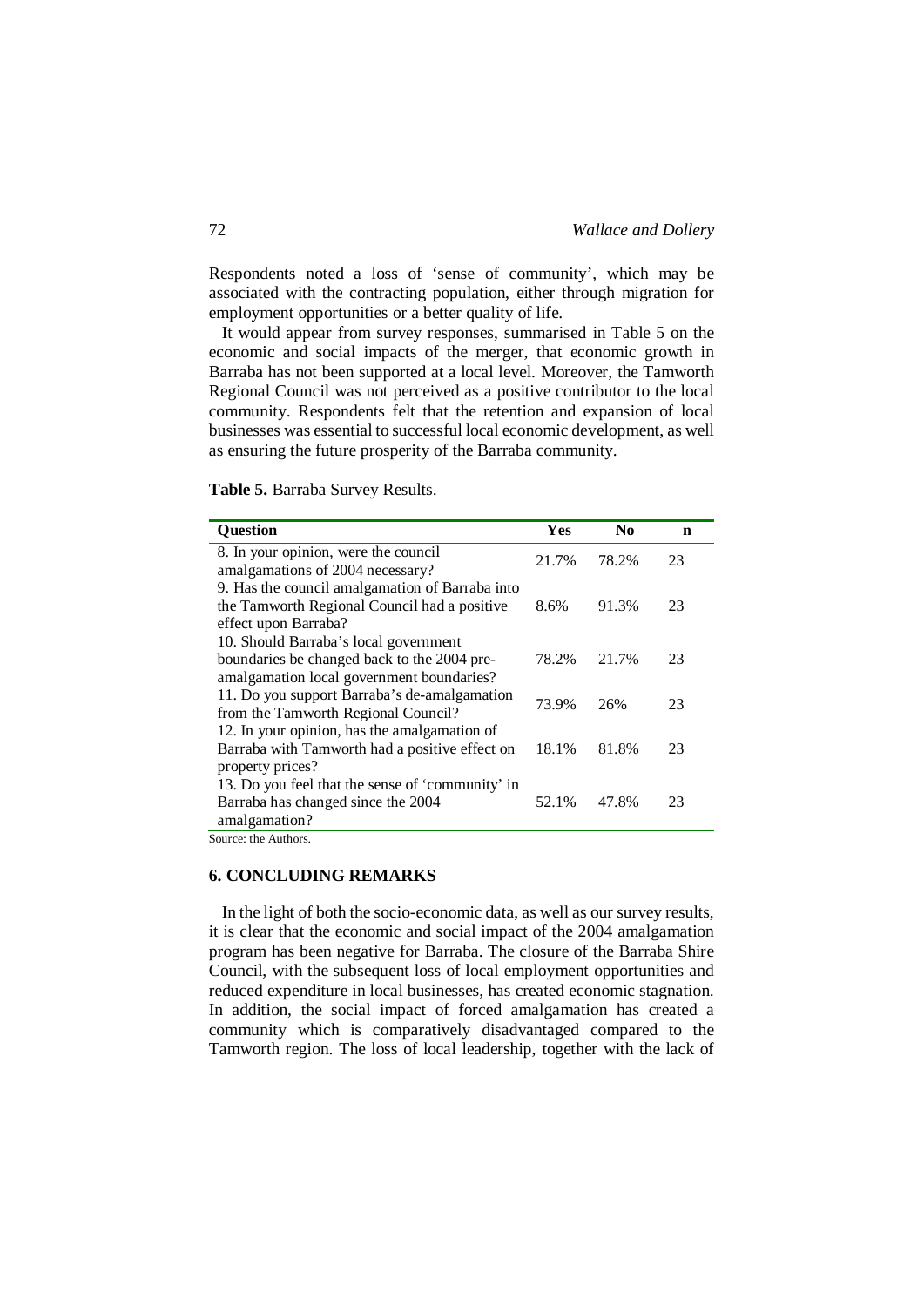avenues for participation by Barraba residents, has seen widespread disillusionment with local government in the Barraba community.

 The Tamworth Regional Council has not become a significant contributor to the Barraba community in terms of economic development and promotion of the town. For example, the 2017 agricultural show in Barraba was sponsored by the Gwydir Shire Council—and not the Tamworth Regional Council—surely testimony to disinterest.

 Our case study suggests that effective local government is essential to the economic and social success of any small local community in a regional area. This requires that the council in question be involved with the local community and allow local leadership to guide the process of involvement. Our conclusion falls in line with the findings of the only major state-wide empirical analysis of the 2004 NSW amalgamation program (Bell *et al*., 2016). They found that, in their sample of all 'general purpose' local authorities in NSW, merged councils did not perform any better than their unmerged peers over the period 2004 to 2014.

However, given the fact that we have considered a single case study council, together with the limited response rate to our questionnaire survey, future research in the area should focus on more case studies and, if possible, try to secure a higher response rate to any survey of local residents.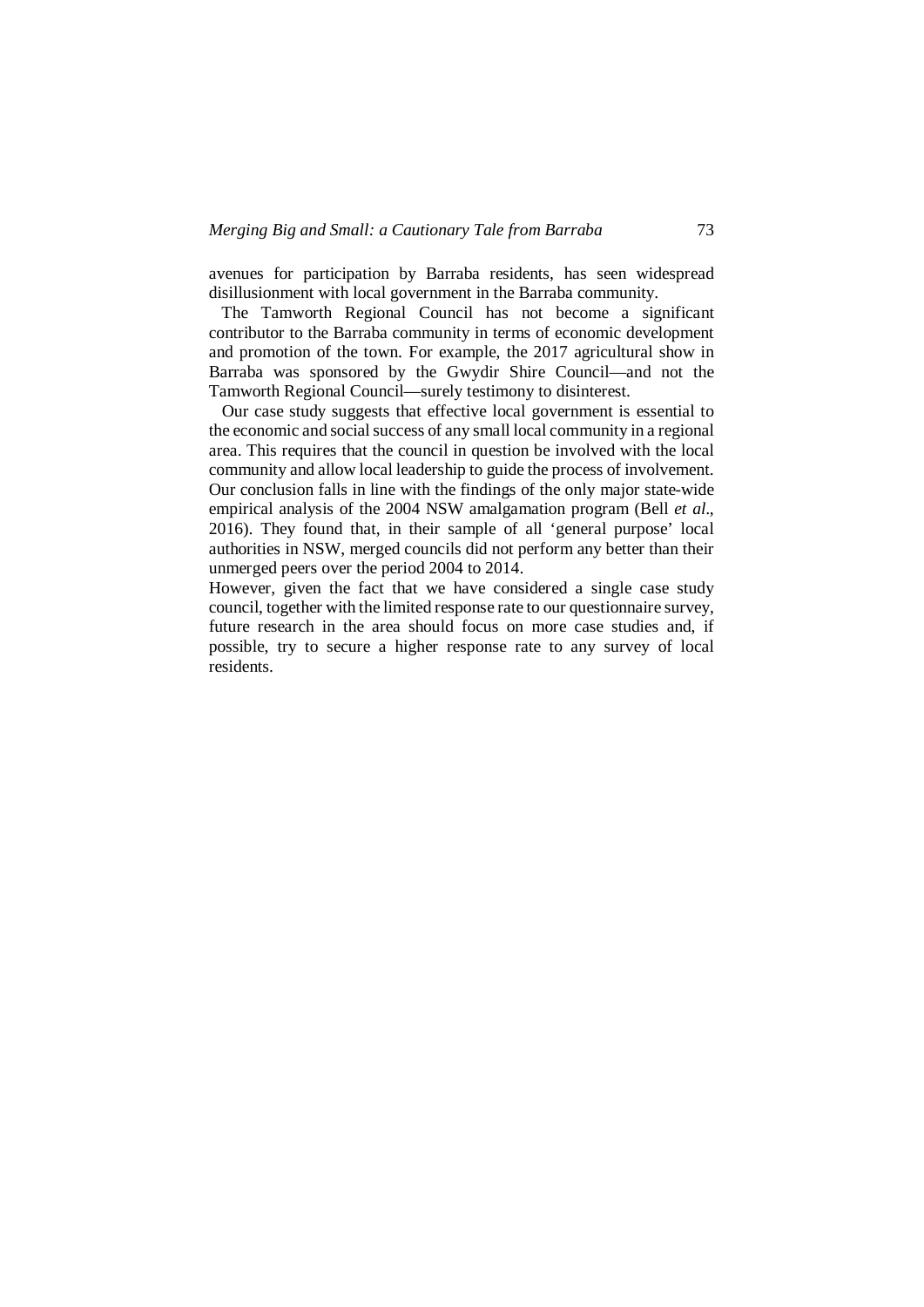#### **REFERENCES**

Alexander, D. (2013). Crossing Boundaries: Action Networks, Amalgamation and Inter-Community Trust in a Small Rural Shire. *Local Government Studies*, 39(4), pp. 463-487.

Aulich, C., Sansom, G. and McKinlay, P. (2014). A Fresh Look at Municipal Consolidation in Australia. *Local Government Studies*, 40(1), pp. 1-20.

Australian Bureau of Statistics (ABS) (2001a), *Australian Social Profile*. Online Version accessed 17 March 2017,

[https://secure.abs.gov.au/AUSSTATS/abs@.nsf/bb8db737e2af84b](https://secure.abs.gov.au/AUSSTATS/abs@.nsf/bb8db737e2af84b8ca2571780015701e/479960B75BB5469ECA2570EC00006EE8?opendocument) [8ca2571780015701e/479960B75BB5469ECA2570EC00006EE8?](https://secure.abs.gov.au/AUSSTATS/abs@.nsf/bb8db737e2af84b8ca2571780015701e/479960B75BB5469ECA2570EC00006EE8?opendocument) [opendocument](https://secure.abs.gov.au/AUSSTATS/abs@.nsf/bb8db737e2af84b8ca2571780015701e/479960B75BB5469ECA2570EC00006EE8?opendocument)

Australian Bureau of Statistics (ABS) (2001b). *Community Profile Barraba Urban Centre and Locality*. Online Version accessed 18 March 2017,

[http://www.censusdata.abs.gov.au/census\\_services/getproduct/cens](http://www.censusdata.abs.gov.au/census_services/getproduct/census/2001/communityprofile/UCL105000?opendocument&navpos=220) [us/2001/communityprofile/UCL105000?opendocument&navpos=2](http://www.censusdata.abs.gov.au/census_services/getproduct/census/2001/communityprofile/UCL105000?opendocument&navpos=220) [20.](http://www.censusdata.abs.gov.au/census_services/getproduct/census/2001/communityprofile/UCL105000?opendocument&navpos=220)

Australian Bureau of Statistics (ABS) (2001c). *Community Profile Tamworth Urban Centre and Locality*. Online Version accessed 18 March 2017,

[http://www.censusdata.abs.gov.au/census\\_services/getproduct/cens](http://www.censusdata.abs.gov.au/census_services/getproduct/census/2001/communityprofile/UCL172000?opendocument&navpos=220) [us/2001/communityprofile/UCL172000?opendocument&navpos=2](http://www.censusdata.abs.gov.au/census_services/getproduct/census/2001/communityprofile/UCL172000?opendocument&navpos=220) [20.](http://www.censusdata.abs.gov.au/census_services/getproduct/census/2001/communityprofile/UCL172000?opendocument&navpos=220)

Australian Bureau of Statistics (ABS) (2006a). *Community Profile Barraba Urban Centre and Locality*. Online Version accessed 18 March 2017,

[http://www.censusdata.abs.gov.au/census\\_services/getproduct/cens](http://www.censusdata.abs.gov.au/census_services/getproduct/census/2006/communityprofile/UCL105000?opendocument&navpos=220) [us/2006/communityprofile/UCL105000?opendocument&navpos=2](http://www.censusdata.abs.gov.au/census_services/getproduct/census/2006/communityprofile/UCL105000?opendocument&navpos=220) [20.](http://www.censusdata.abs.gov.au/census_services/getproduct/census/2006/communityprofile/UCL105000?opendocument&navpos=220)

Australian Bureau of Statistics (ABS) (2006b). *Community Profile Tamworth Urban Centre and Locality*. Online Version accessed 18 March 2017,

[http://www.censusdata.abs.gov.au/census\\_services/getproduct/cens](http://www.censusdata.abs.gov.au/census_services/getproduct/census/2006/communityprofile/UCL172000?opendocument&navpos=220) [us/2006/communityprofile/UCL172000?opendocument&navpos=2](http://www.censusdata.abs.gov.au/census_services/getproduct/census/2006/communityprofile/UCL172000?opendocument&navpos=220) [20.](http://www.censusdata.abs.gov.au/census_services/getproduct/census/2006/communityprofile/UCL172000?opendocument&navpos=220)

Australian Bureau of Statistics (ABS) (2011a). *Australian Quick Stats*. Online Version accessed 18 March 2017.

[http://censusdata.abs.gov.au/census\\_services/getproduct/census/20](http://censusdata.abs.gov.au/census_services/getproduct/census/2011/quickstat/0) [11/quickstat/0.](http://censusdata.abs.gov.au/census_services/getproduct/census/2011/quickstat/0)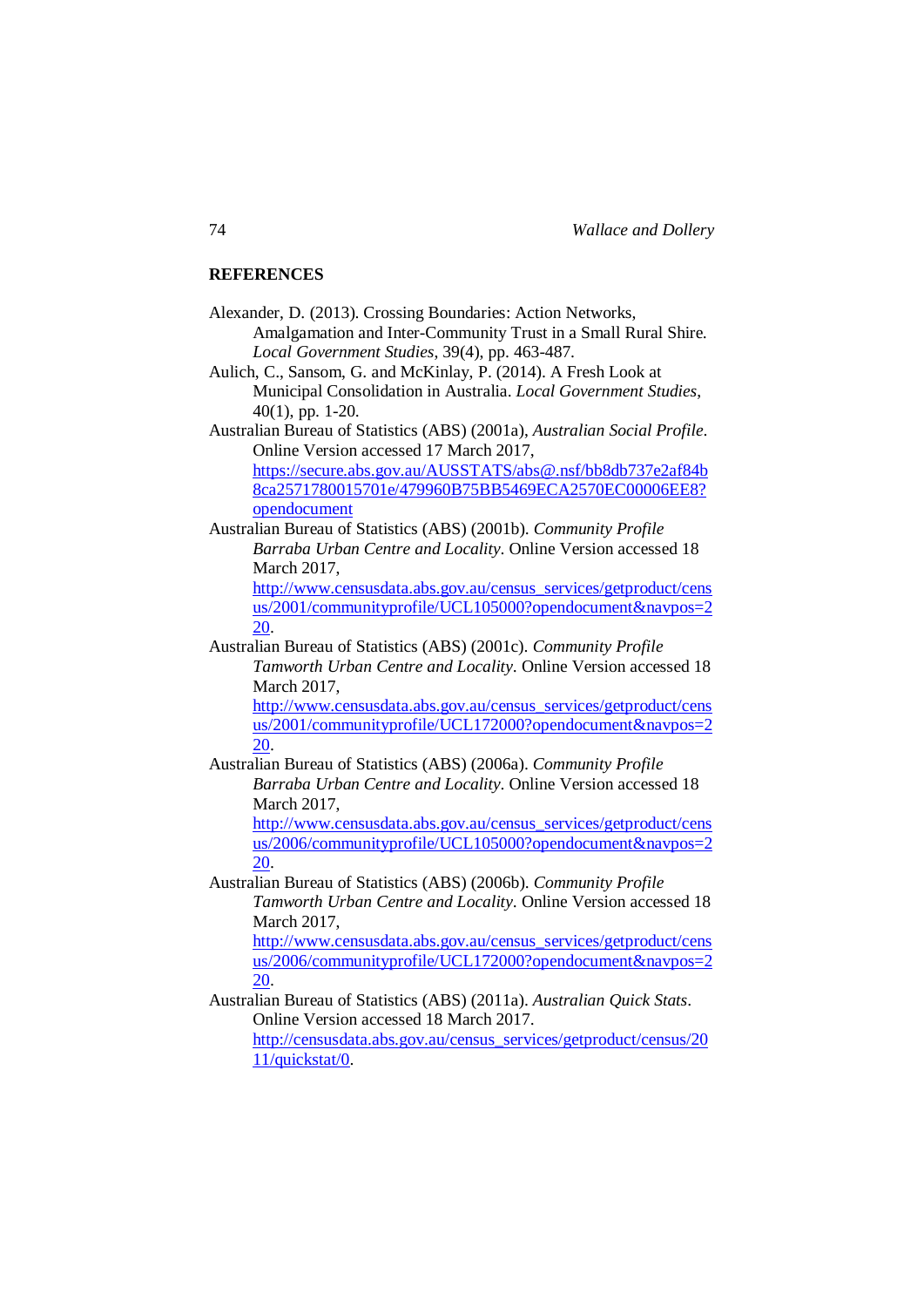Australian Bureau of Statistics (ABS) (2011b). *Community Profile Barraba Urban Centre and Locality*. Online Version accessed 18 March 2017,

[http://www.censusdata.abs.gov.au/census\\_services/getproduct/cens](http://www.censusdata.abs.gov.au/census_services/getproduct/census/2011/communityprofile/UCL115011?opendocument&navpos=220) [us/2011/communityprofile/UCL115011?opendocument&navpos=2](http://www.censusdata.abs.gov.au/census_services/getproduct/census/2011/communityprofile/UCL115011?opendocument&navpos=220) [20.](http://www.censusdata.abs.gov.au/census_services/getproduct/census/2011/communityprofile/UCL115011?opendocument&navpos=220)

Australian Bureau of Statistics (ABS) (2011c). *Community Profile Tamworth Urban Centre and Locality*. Online Version accessed 18 March 2017,

[http://www.censusdata.abs.gov.au/census\\_services/getproduct/cens](http://www.censusdata.abs.gov.au/census_services/getproduct/census/2011/communityprofile/UCL112012?opendocument&navpos=220) [us/2011/communityprofile/UCL112012?opendocument&navpos=2](http://www.censusdata.abs.gov.au/census_services/getproduct/census/2011/communityprofile/UCL112012?opendocument&navpos=220) [20.](http://www.censusdata.abs.gov.au/census_services/getproduct/census/2011/communityprofile/UCL112012?opendocument&navpos=220)

Australian Centre for Excellence in Local Government (ACELG) (2011). *Consolidation in Local Government: A Fresh Look*. ACELG, University of Technology, Sydney.

- Bell, B., Drew, J. and Dollery, B.E. (2016). Learning From Experience in NSW? *Economic Papers*, 35(2), pp. 99-111.
- Belshaw, J. (1950). *Mining for Alum, Antimony, Arsenic and Asbestos in Northern New South Wales*, New England College Regional Research Monograph, Armidale.
- Blom-Hansen, J, Houlberg K, Serritzlew S and Treisman D (2016). Jurisdiction Size and Local Government Policy Expenditure: Assessing the Effect of Municipal Amalgamation. *American Political Science Review*, 110(4), pp. 812-31.

De Peuter, B., Pattyn, V. and Wayenburg, E. (2011) Territorial Reform of Local Government Evaluation Criteria Underpinning Decisions and Debate in Flanders. *Local Government Studies*, 37(5), pp. 533- 552.

De Souza, S., Dollery, B. and Kortt, M. (2015). De-Amalgamation in Action: The Queensland Experience. *Public Management Review*, 17(10), pp. 1403-1424.

Department of Local Government (DLG) (2003). *Comparative Information on New South Wales Local Government Councils 2002-2003*. Department of Local Government, Sydney

Department of Local Government (DLG) (2004). *Department of Local Government Annual Report 2003-2004*, Department of Local Government, Sydney.

Dollery, B and Crase, L. (2004). Is Bigger Local Government Better? An Evaluation of the Case for Australian Municipal Amalgamation Programs. *Urban Policy and Research*, 22(3), pp. 265-275.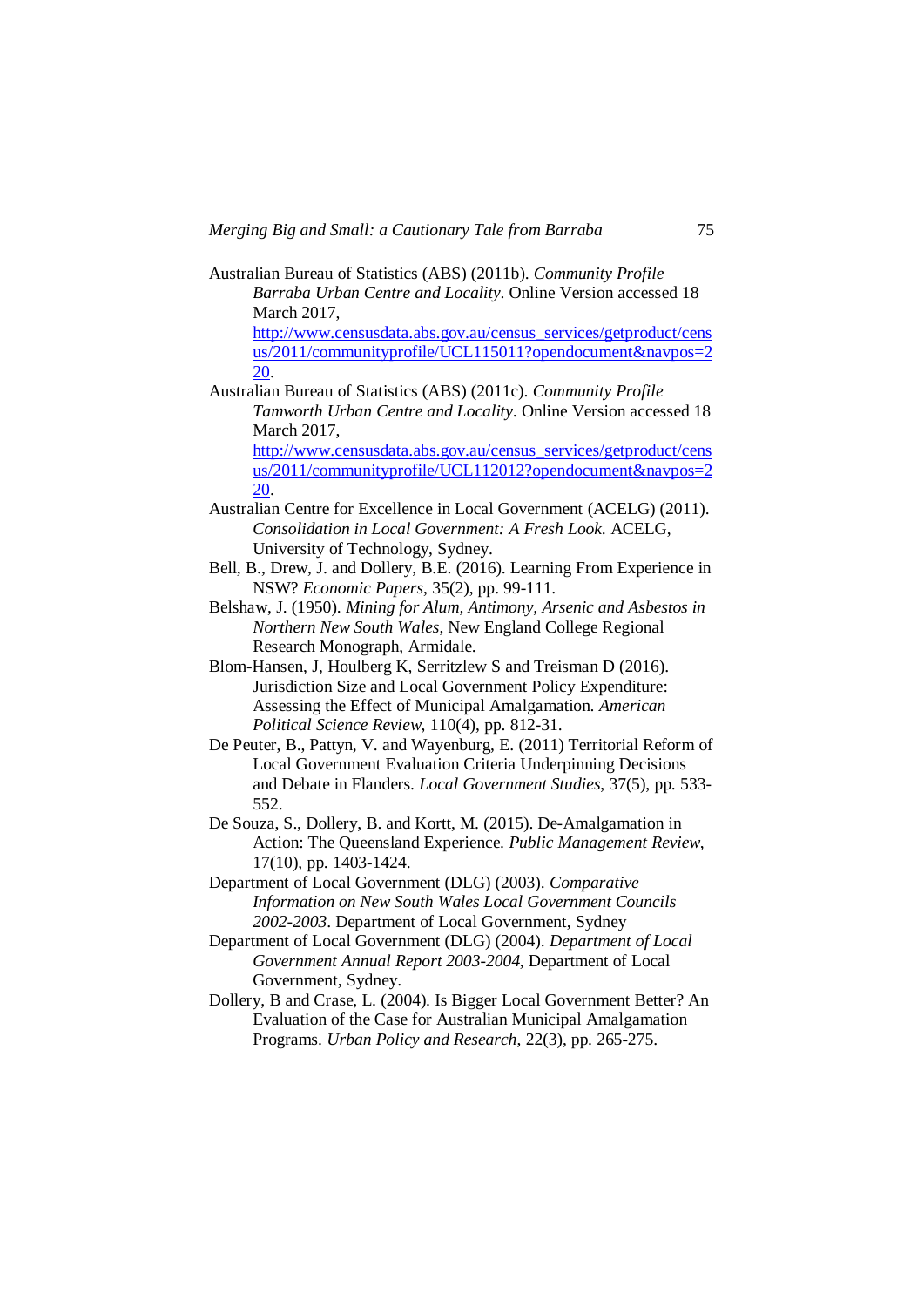- Dollery, B. and Robotti, L. (2008). *The Theory and Practice of Local Government Reform*, Edward Elgar, Cheltenham.
- Dollery, B., Crase, L. and Johnson, A (2006). *Australian Local Government Economics*, University of New South Wales Press, Sydney.
- Dollery, B., Goode, S. and Grant, B. (2010). Structural Reform of Local Government in Australia: A Sustainable Amalgamation Model for Country Councils. *Space and Polity*, 14(3), pp. 289-304.
- Dollery, B., Grant, B. and Kortt, M. (2012). *Councils in Cooperation: Shared Services and Australian Local Government*. Federation Press, Sydney.
- Dollery, B., Wallis, J. and Akimov, A. (2010). One Size Does Not Fit All: The Special Case of Remote Small Local Councils in Outback Queensland. *Local Government Studies*, 36(1), pp. 21-42.
- Drew, J. and Dollery, B. (2014). Does Size Still Matter? An Empirical Analysis of the Effectiveness of Victorian Local Authorities. *Local Government Studies*, 42(1), pp. 1-14.
- Drew, J. and Dollery, B. (2014a). The Impact of Metropolitan Amalgamation in Sydney on Financial Sustainability. *Public Money and Management*, 34(4), pp. 281-288.
- Drew, J. and Dollery, B. (2014b). Would Bigger Councils Yield Scale Economies in the Greater Perth Metropolitan Region? A Critique of the Metropolitan Local Government Review for Perth Local Government. *Australian Journal of Public Administration*, 73(1), pp. 128-137.
- Drew, J. and Dollery, B. (2015). Breaking Up is Hard to Do: The Costs of the De-amalgamation of the Delatite Shire Council, *Public Finance and Management*, 15(1), pp. 1-23.
- Drew, J., Kortt, M. and Dollery, B. (2012). A Cautionary Tale: Council Amalgamation in Tasmania and Deloitte Access Economics Report. *Australian Journal of Public Administration*, 72(1), pp. 55- 65
- Drew, J., Kortt, M. and Dollery, B. (2014). Can't Get No Satisfaction: The Association between Community Satisfaction and Population Size for Victoria. *Australian Journal of Public Administration*, 75(1), pp. 65-77
- Drew, J., Kortt, M. and Dollery, B. (2015). No Aladdin's Cave in New South Wales? Local Government Amalgamation, Scale Economies and Data Envelopment Specification, *Administration and Society*, <http://dx.doi.org/10.1177/0095399715581045>.